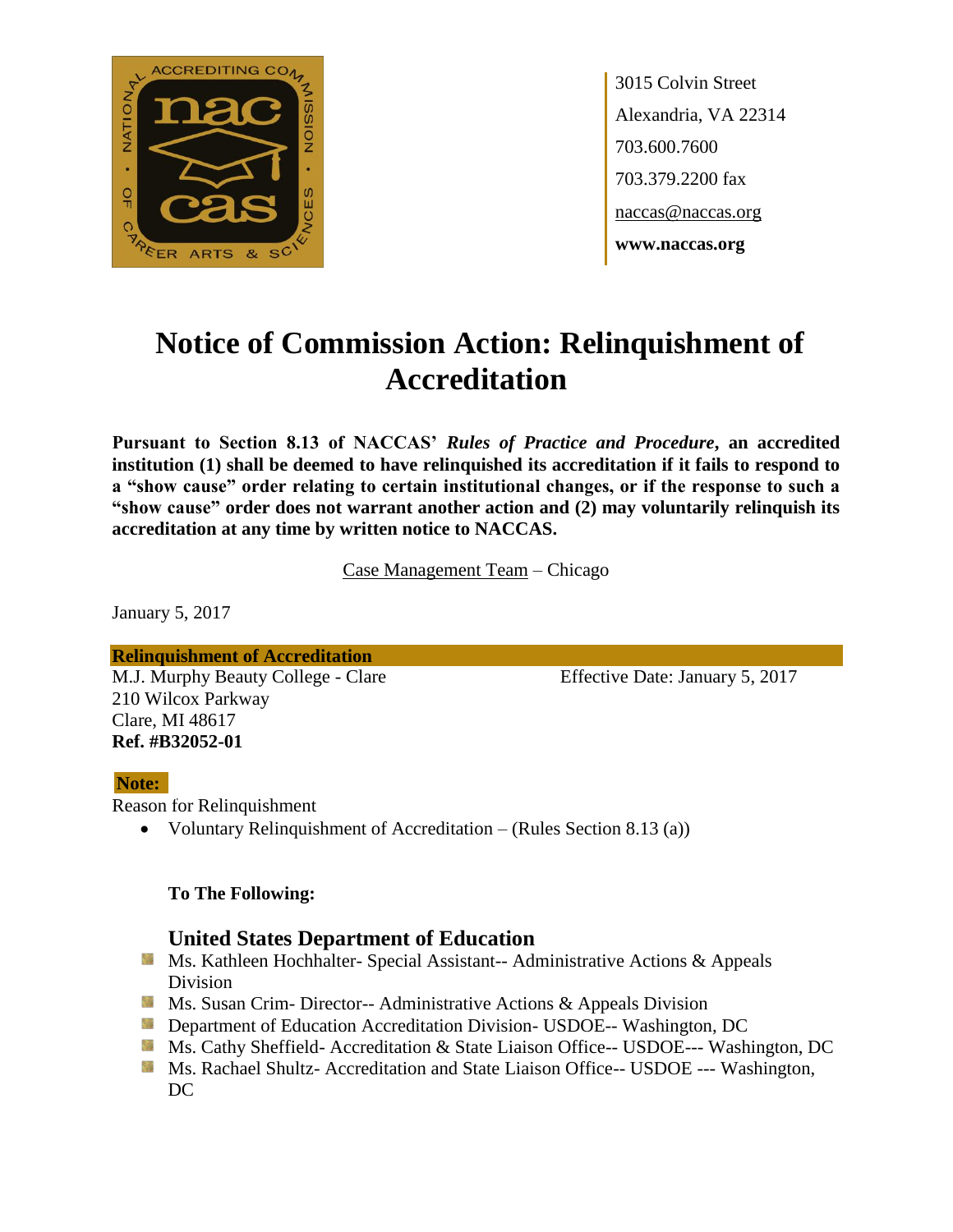- Ms. Lauren Pope- Administrative Actions and Appeals Services Group-- Washington, DC
- Mr. Douglas Parrott- Area Case Director-- School Participation Team--- Chicago/Denver

# **Accreditors**

- Mr. Bill Larkin- Executive Director-- ACCET
- Mr. Michale McComis, Ed.D.- Executive Director-- ACCSC
- Mr. Roger Williams Interim President-- ACICS
- **Dr. Gary Puckett- Executive Director-- COE**

## **State Authorities**

## **Other**

- **Ms. Kate McTurk- Educause**
- Accredited Schools List Help Desk-- Westat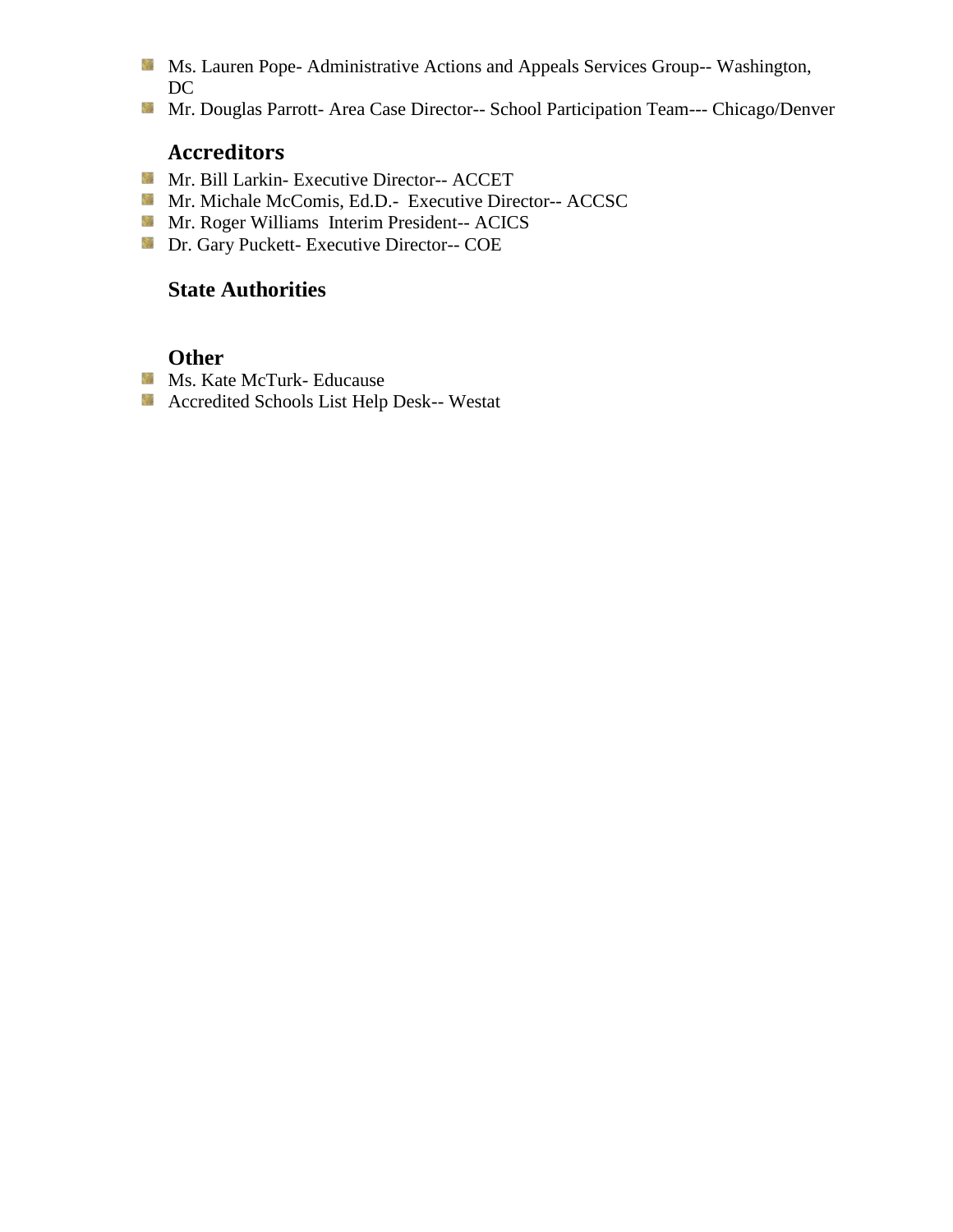

3015 Colvin Street Alexandria, VA 22314 703.600.7600 703.379.2200 fax naccas@naccas.org **www.naccas.org**

# **Notice of Commission Action: Relinquishment of Accreditation**

**Pursuant to Section 8.13 of NACCAS'** *Rules of Practice and Procedure***, an accredited institution (1) shall be deemed to have relinquished its accreditation if it fails to respond to a "show cause" order relating to certain institutional changes, or if the response to such a "show cause" order does not warrant another action and (2) may voluntarily relinquish its accreditation at any time by written notice to NACCAS.**

Case Management Team – Chicago

January 5, 2017

**Relinquishment of Accreditation**

2275 Deming Way, Suite 120 Middleton, WI 53562 **Ref. #B59048-01**

Panache Academy of Beauty Effective Date: January 5, 2017

#### **Note:**

Reason for Relinquishment

Voluntary Relinquishment of Accreditation – (Rules Section 8.13 (a))

#### **To The Following:**

## **United States Department of Education**

- **Ms. Kathleen Hochhalter- Special Assistant-- Administrative Actions & Appeals** Division
- **Ms. Susan Crim- Director-- Administrative Actions & Appeals Division**
- **Department of Education Accreditation Division- USDOE-- Washington, DC**
- Ms. Cathy Sheffield- Accreditation & State Liaison Office-- USDOE--- Washington, DC
- **MS. Rachael Shultz- Accreditation and State Liaison Office-- USDOE --- Washington,** DC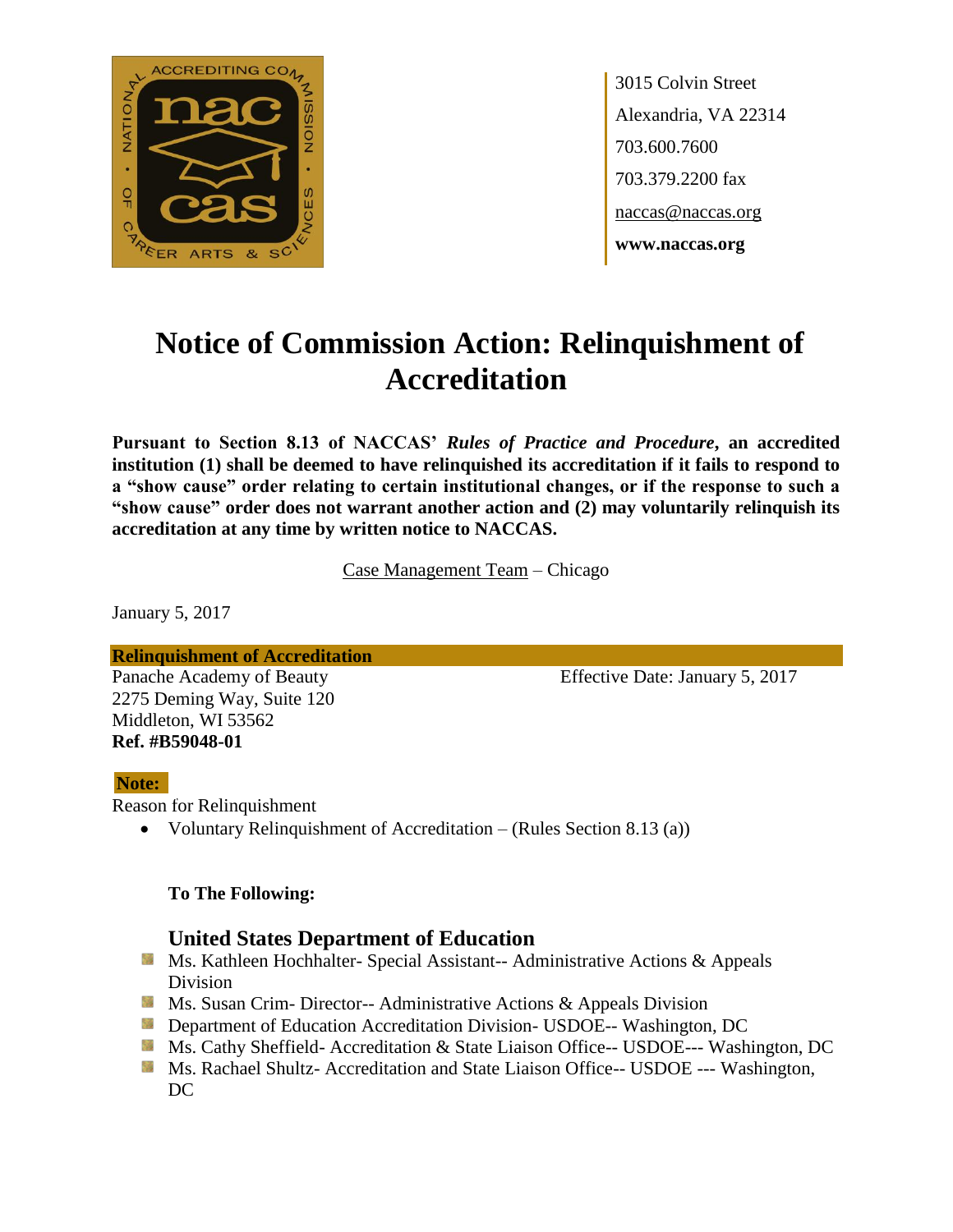- Ms. Lauren Pope- Administrative Actions and Appeals Services Group-- Washington, DC
- Mr. Douglas Parrott- Area Case Director-- School Participation Team--- Chicago/Denver

# **Accreditors**

- Mr. Bill Larkin- Executive Director-- ACCET
- Mr. Michale McComis, Ed.D.- Executive Director-- ACCSC
- **Mr. Roger Williams-- Interim President-- ACICS**
- **Dr.** Gary Puckett- Executive Director-- COE

### **State Authorities**

- Ms. Angela Arrington- WI Barbering & Cosmetology Board-- Madison, WI
- Mr. Aaron Knautz- WI Massage Therapy & Bodywork Therapy Affiliated Credentialing Board-- Madison, WI
- Ms. Betty Abernethy- WY State Board of Cosmetology-- Cheyenne, WY

### **Other**

- **Ms. Kate McTurk- Educause**
- Accredited Schools List Help Desk-- Westat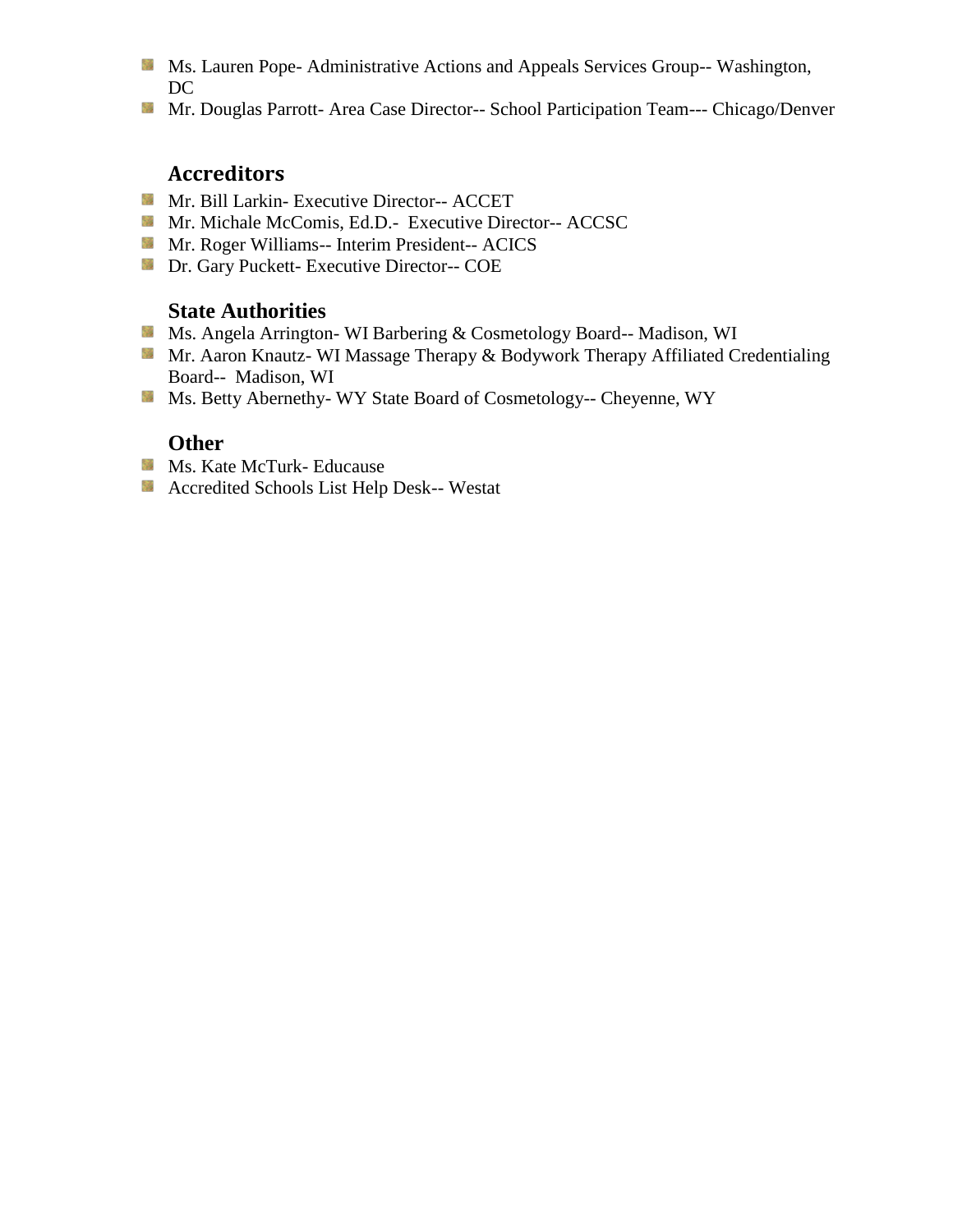

3015 Colvin Street Alexandria, VA 22314 703.600.7600 703.379.2200 fax naccas@naccas.org **www.naccas.org**

# **Notice of Commission Action: Relinquishment of Accreditation**

**Pursuant to Section 8.13 of NACCAS'** *Rules of Practice and Procedure***, an accredited institution (1) shall be deemed to have relinquished its accreditation if it fails to respond to a "show cause" order relating to certain institutional changes, or if the response to such a "show cause" order does not warrant another action and (2) may voluntarily relinquish its accreditation at any time by written notice to NACCAS.**

Case Management Team – Chicago

January 5, 2017

**Relinquishment of Accreditation** Ohio State School of Cosmetology Effective Date: January 5, 2017 5970 Westerville Road Westerville, OH 43081 **Ref. #B45066-01**

#### **Note:**

Reason for Relinquishment

Voluntary Relinquishment of Accreditation – (Rules Section 8.13 (a))

#### **To The Following:**

### **United States Department of Education**

- **Ms. Kathleen Hochhalter- Special Assistant-- Administrative Actions & Appeals** Division
- **Ms. Susan Crim- Director-- Administrative Actions & Appeals Division**
- **Department of Education Accreditation Division- USDOE-- Washington, DC**
- Ms. Cathy Sheffield- Accreditation & State Liaison Office-- USDOE--- Washington, DC
- **MS. Rachael Shultz- Accreditation and State Liaison Office-- USDOE --- Washington,** DC